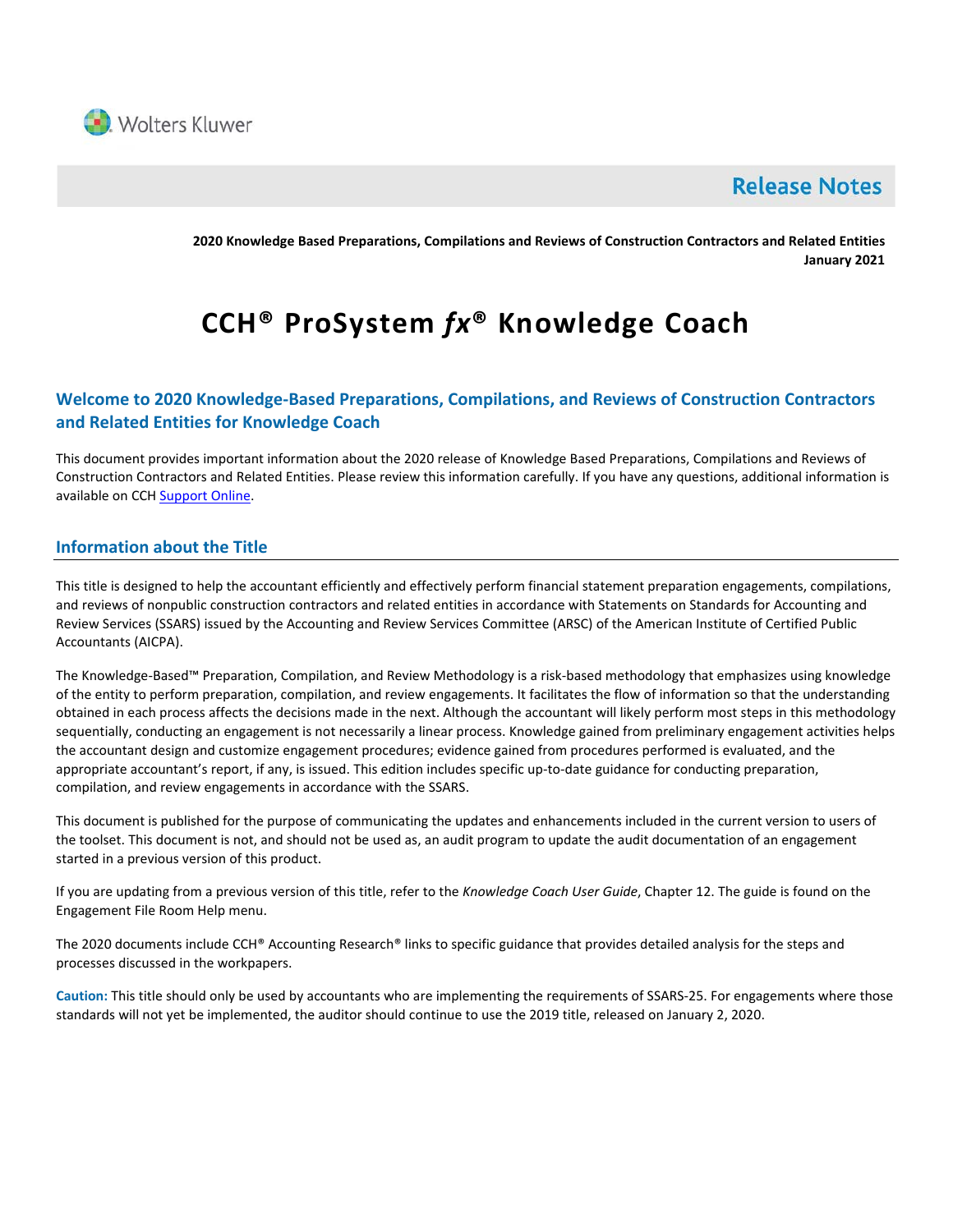## **New in this Release**

#### **CCH® ProSystem** *fx***® Engagement 2019 Compatibility**

This title can be installed on Engagement v2019 by first installing the Engagement v2019.2.6 Update. You can download the latest update via CCH Software Delivery Manager. This update allows you to use the 2020 content without installing Engagement v2020 until your firm plans to update.

#### **KBCR-901 Financial Statement Disclosure Checklist**

If you are not an early adopter, you still must install this title to obtain the updated KBCR-901 Financial Statement Disclosure Checklist. The disclosure checklist is an independent workpaper and can be added to a binder without updating the other content for the new standards.

After installing, if you choose not to release the title, there are three options for inserting the updated disclosure checklist into a binder:

**Note:** Each of these options requires a staff member or group to have the "Insert Workpapers from Unreleased Titles" right, which can be assigned in the ADMIN module. The staff with this right are noted as "select staff members" in the options below.

- Select staff members can insert the updated checklist and delete the existing checklist from the binder. The new checklist will not include any of the prior responses. However, the user can refer to the checklist in the prior year binder and copy/paste any relevant information.
- Select staff members can use the Update Knowledge Coach Content feature to update to the 2020 checklist. To do this, first check in all workpapers except KBCR-901 Financial Statement Disclosures Checklists to avoid accidentally updating other workpapers. Then, right-click on KBCR-901 in the binder and select **Update Knowledge Coach Content > Update Selected Knowledge Coach Workpapers** to update only the disclosure checklist to the 2020 version. This option retains responses from the prior year other than the tailoring questions (table of contents).

**Note**: If other forms are accidently updated, the changes cannot be undone.

• Select staff members can create a binder template with just the updated disclosure checklist. Then, other staff members can copy and paste the disclosure checklist from the template into the client engagement binders. The new checklist will not include any of the prior responses. However, the user can refer to the checklist in the prior year binder and copy/paste any relevant information.

#### **2020 Edition of Knowledge-Based Preparations, Compilations and Reviews of Construction Contractors and Related Entities** This edition features numerous enhancements, including:

- Adding three new tailoring questions in REV-100 for the Review title
- New and modified procedure steps, practice points, and reports for current accounting guidance noted above
- Adding RPT-1033 Review Report: Adverse Conclusion Subsidiary not Consolidated

[Click here](http://support.cch.com/updates/KnowledgeCoach/pdf/guides_tab/2020%20Construction%20Entities%20PCR%20Title%20Overview%20for%20Knowledge%20Coach%20Users.pdf) for the 2020 Preparations, Compilations and Reviews of Construction Contractors and Related Entities Title Overview for Knowledge Coach Users.

In addition, forms and practice aids throughout have been updated to include new examples and tips, and, where applicable, to incorporate new literature, standards, and developments reflected in the following current accounting guidance:

- Statement on Standards for Accounting and Review Services No. 25 (SSARS-25), Materiality in a Review of Financial Statements and Adverse Conclusions - 2020)
- AICPA Guide Preparation, Compilation and Review Engagements
- Revised AICPA Code of Professional Conduct (Code), including ET Section 1.295, Nonattest Services
- AICPA Statement on Quality Control Standards No. 8 (QC Section 10), A Firm's System of Quality Control (Redrafted)
- AICPA Audit Risk Alert Developments in Preparation, Compilation, and Review Engagements 2017/18
- FASB Accounting Standards Codification™ as of September 30, 2020, through Accounting Standards Update No. 2020-07